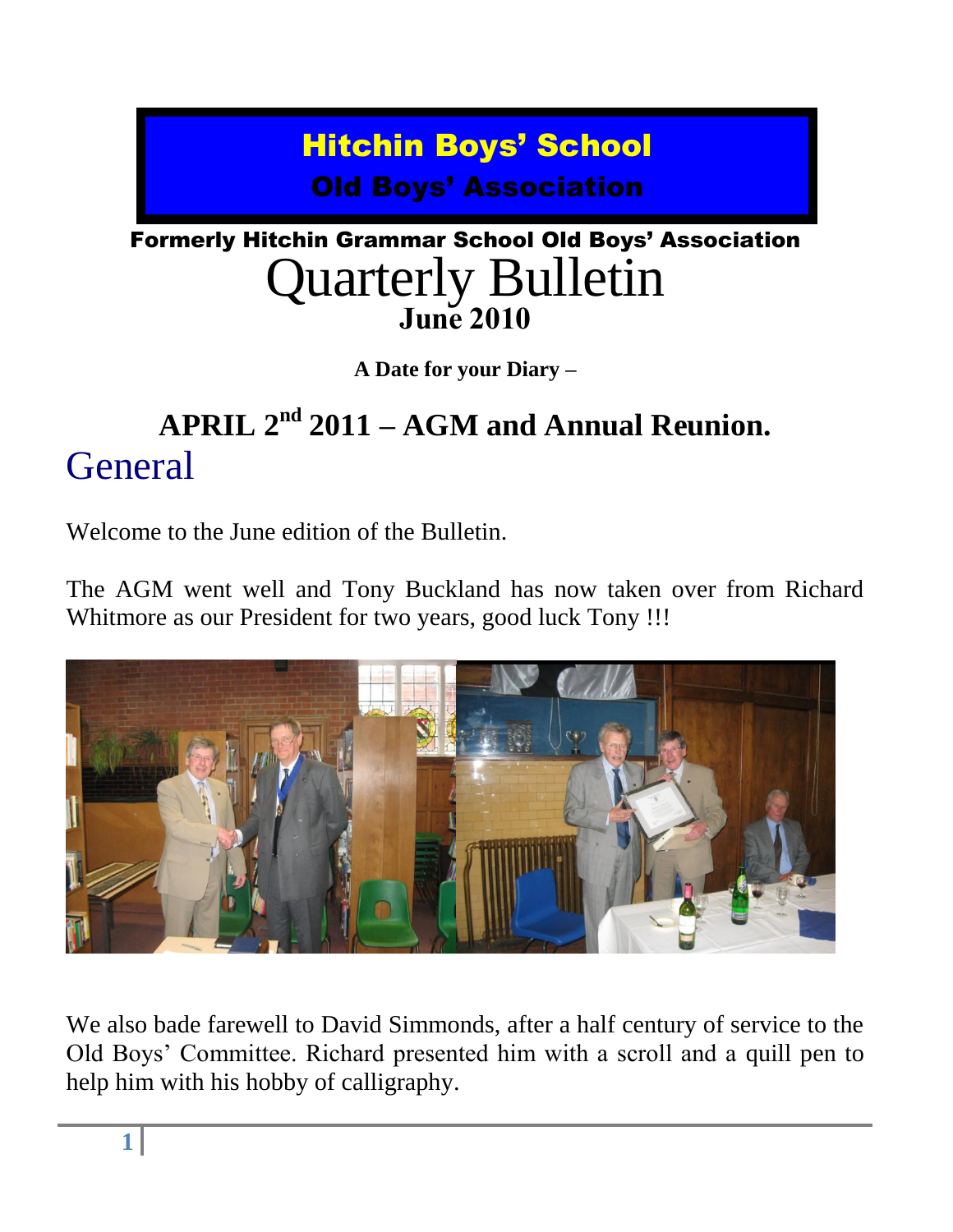The Reunion Dinner was attended by 66 Old Boys, it could have been 70 but there was some fall out on the day, unfortunately.

Next year, you have no excuse, the date is at the top of the Bulletin and also on the web site.

It will be 18 months since you last saw your peers, so I am sure you will have a lot to catch up on.

Now, do any of you have younger, or older, siblings who went to the school and are not Old Boys ? We are looking for those who left in the 1980's and 1990's. Please get them on board, so that we can broaden the scope of the Association, as well as getting a younger element involved. Contact details are at the end of the Bulletin.

When I left school, in the 1830's we used to have three reunions a year, Rugby in November, Hockey, AGM and Dinner in April and Cricket and Tennis in June. At one stage I think there was a chess match as well. Is there a chance of any resurrection of these events ? Please send me your comments.



- Estate Agents New Homes Chartered Surveyors ●
- Lettings & Property Management ●

A vibrant forward thinking and respected property group. Established since 1989 and staffed with independent, experienced, approachable professionals who are committed to providing you with the very best advice and support to meet all your property needs.

8 Brand Street, Hitchin, Herts SG5 1HX Tel: 01462 455225 Fax: 01462 433669 Email: hitchin@norgans.co.uk

81 High Street, Codicote, Herts SG4 8XE Tel: 01438 821166 Fax: 01438 821168 Email: codicote@norgans.co.uk

Surveyors & Estate Agents **Lettings & Property Management** 

30 Sun Street, Hitchin, Herts SG5 1AH Tel: 01462 455434 Fax: 01462 433285 Email: lettings@norgans.co.uk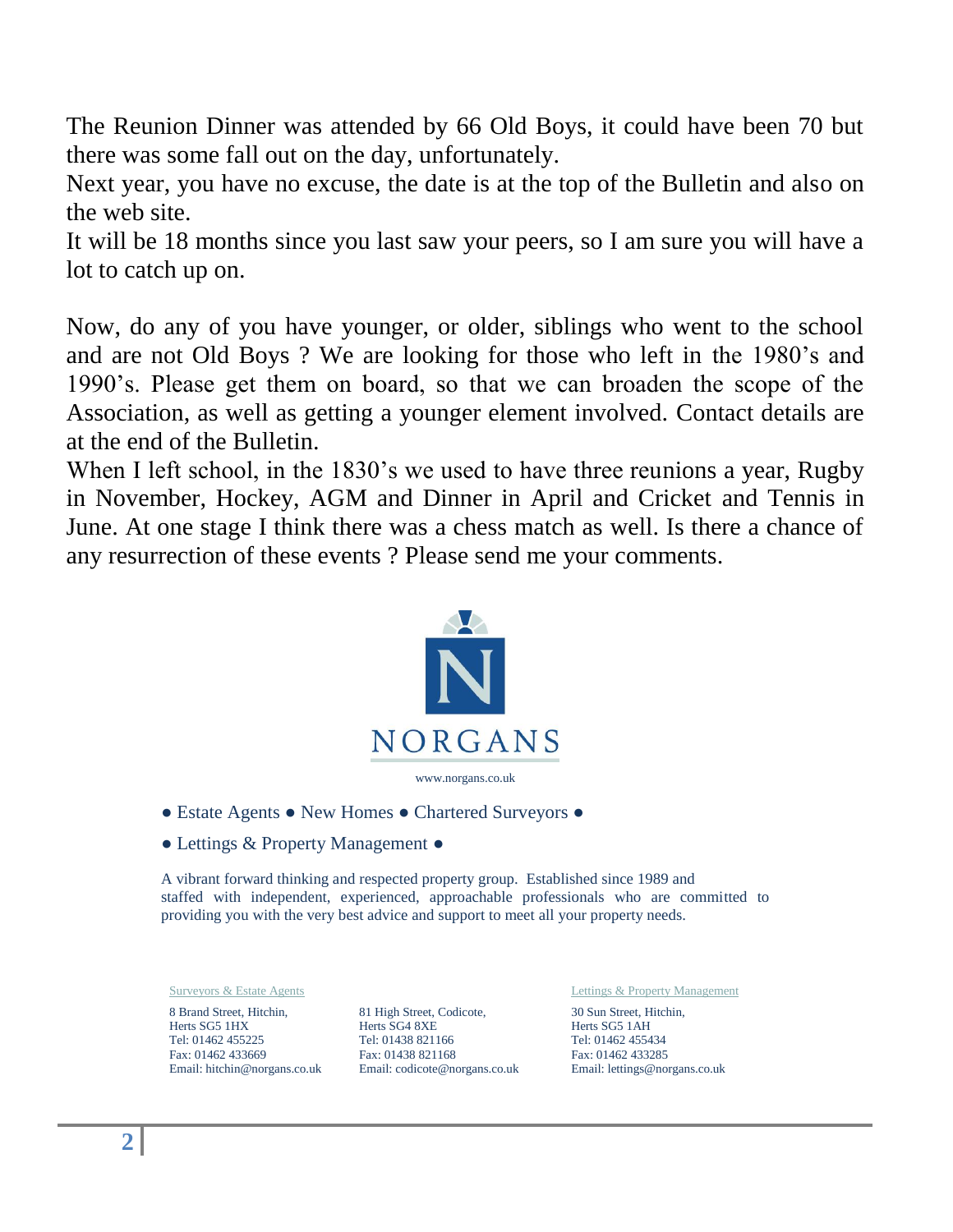## New Members

#### **Bernard Cotton MBE (1963)**

Bernie Cotton has had the rare privilege of twice being asked to address the Old Boy's Reunion Dinner. This has prompted him to, at last, become a member !! Bernie left the school in 1963, moving to Northampton Grammar School. From there he went to Cambridge, to read Geography. On leaving Cambridge he became a master at Bishops Stortford College and managed his time well enough to be a long standing member of the GB hockey team, attending the Munich Olympic Games in 1972 and, but for the official boycott, he would also have attended the Moscow Games in 1980. He later managed the side with great success. He married and has two sons.

Due, in part to his previous Olympic experiences he has now been 'rescued' from teaching to become an Olympic Performance Manager at the British Olympic Association. He is currently working in support of Team GB's preparations for the London 2012 Olympic Games.

## News from Members

#### **Roger Sexton (1965).**

I attended Hitchin Grammar School from 1959 to 1966, and I did take out life membership of the Old Boys. While I was still working as a Law Lecturer at Nottingham Trent University, I used to receive regular e-mail updates, but I retired in September 2007.

(Hon sec) – I remember Roger as a very meticulous scorer for the cricket teams and he also did some for Hitchin Cricket Club. It was no wonder he finished up in the legal profession, as he used to be able to recite bus timetable to get us anywhere in the area !! Roger also did a bit of Train spotting with our Society at school…. Whatever happened to the HGS Ferrequinological Society ??? Any memories ? I have a photo of Peter M Thomas, Brian Leadley and Tim Hailes at Luton station circa1959.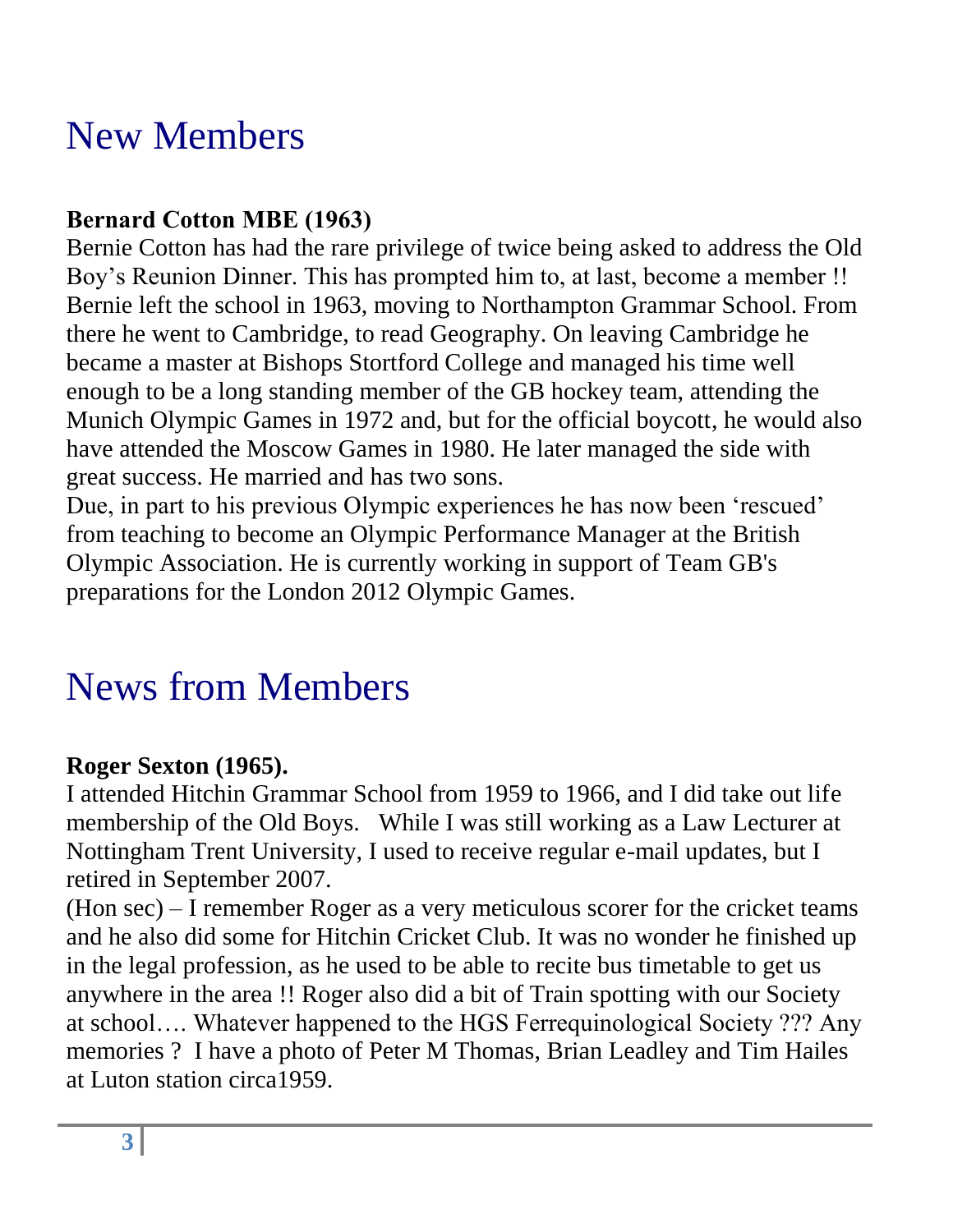#### **David Ebers( 1954)**

David has written to David S saying that he made several requests to update his membership but has not had anything back.

(Hon Sec) - It is difficult for David to tell whether anyone who left a long time ago is a paid up member. We have to rely on your honour to say what level of membership you have

#### **Paul Linford (1981)**

Paul said he didn't get a notification of the reunion this year, but admitted he might have changed his e-mail address !!!

#### **NOW let this be a lesson to all of you !!!! Remember to tell me when you change your e-mail address !!!**

#### **Steve Smithers (1974)**

Steve is still a local lad and last year he was appointed Performance Director of Rhythms of the world. This year the dates are Saturday 24th & Sun 25th July in the grounds of Hitchin Priory. It gets bigger and better every year. Please put it in your diary now.

**Ticket outlets are:** Hitchin Initiative, Harvest Moon, Merryfield's Club 85, Eric T Moore Books, The Victoria Pub, David's Music in Letchworth, Coda Music in Stevenage, or **visit www.rotw.org.uk**

# **In memoriam**

### **Reg Bonfield (1910 – 2009)**

Since reporting the death in his  $100<sup>th</sup>$  year of our oldest Old Boy **Reg Bonfield**, our Centenary President Richard Whitmore has received this photograph of Reg with his mother, taken in the 1960s after they moved from Hitchin to the West Country.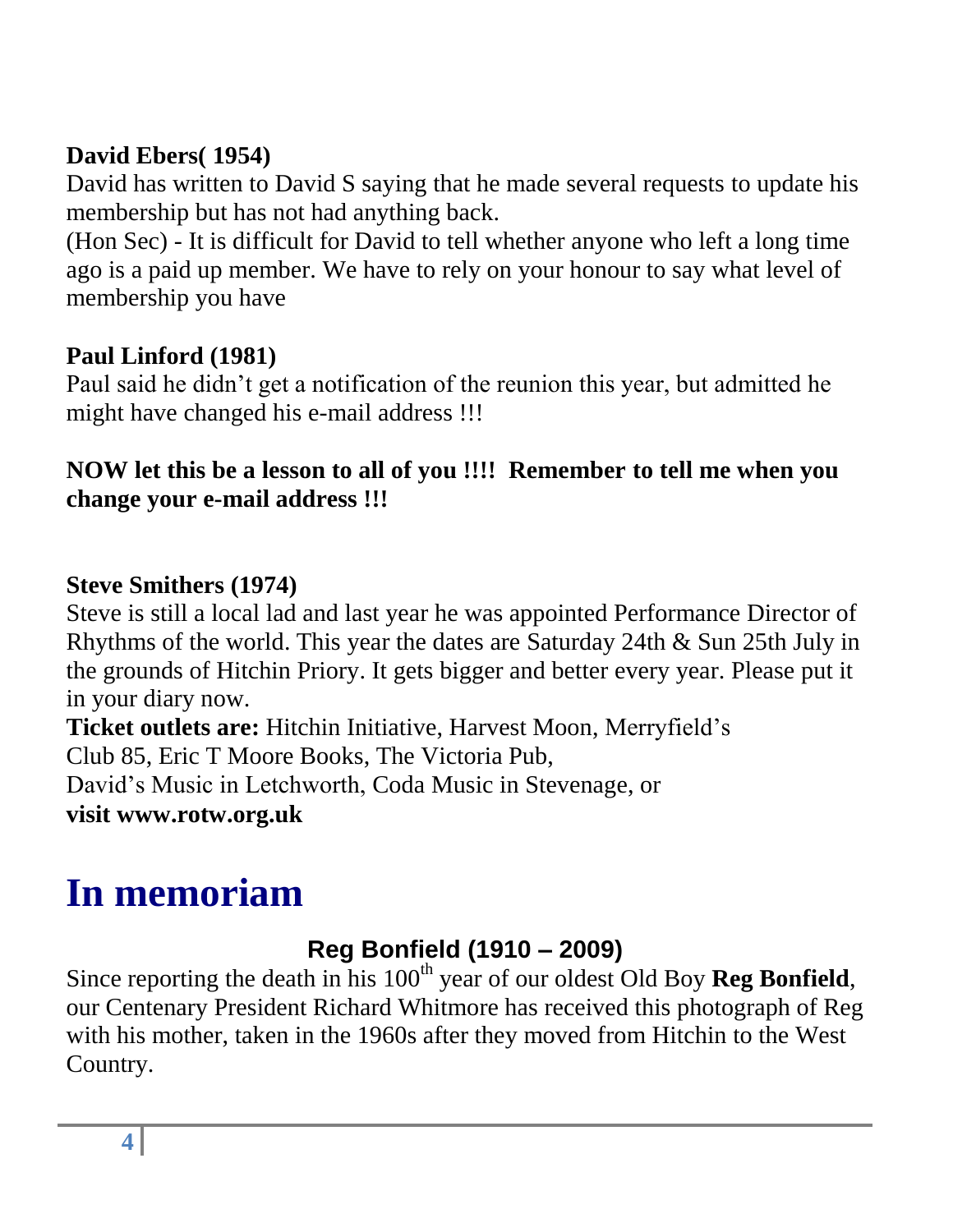

Ironically for a man who lived to such a great age (he was 99 years and four months old when he died last November) Reg had suffered poor health as a small boy. However, after persevering as a scholar at what was then called the Sacred Heart High School in Nightingale Road he was awarded a scholarship to Hitchin Boys' Grammar School.

As a draughtsman in the electronics industry during World War II he was involved in developing Britain's first early-warning RADAR system.

Although he left Hitchin in 1953 Reg kept a close interest in his home town and made a number of visits to the school. During the last ten years of his life he became a regular contributor to Hitchin Historical Society's newsletter, recalling childhood memories of the town and its characters in the early  $20<sup>th</sup>$ Century.

#### **John Foreman.**

John died last year and his son has kindly forwarded a book on The History of Hitchin Grammar School, written by Reginald Hine and Published in 1931. The book is now with the memorabilia in the School Library. The book is interesting in the fact that the printing seems to have been on rough parchment. I am sure the printers amongst you will give me the correct detail.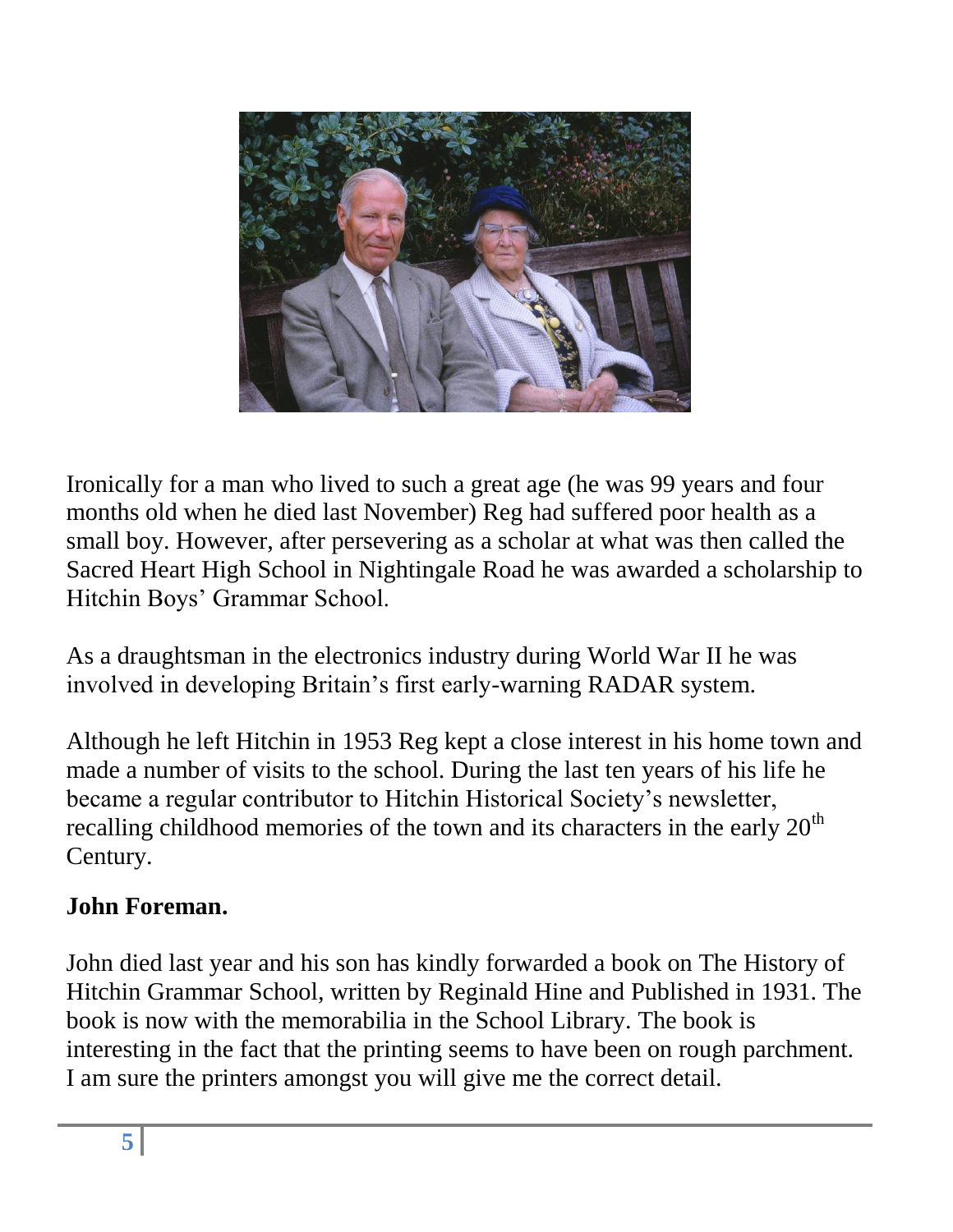#### **Philip Day (1939)**

From John Stutely ( 19564). I had known Philip Day, who died last year, aged 89, for about 50 years, through business. He was a great friend and one of the most generous and honest people I had ever known.

Philip entered the School in 1933 and excelled at academic studies, cricket and tennis. He was 'called up' into the Army in January 1940, joining the Herts and Beds Regiment. He saw active service in France, Germany and the Mediterranean area. Philip was later commissioned into the Northumberland Fusiliers. He left the Army in 1947 and took over the family building business, Francis Newton, which he successfully ran until he retired in 1985. Philip was a committee member of HBGSOBA for many years and was a prominent Rotarian, being President of Hitchin Rotary and being awarded the highest honour in the Rotary movement, the Paul Harris Award. He was also a fellow of the Institute of Builders and a founder Director of the Herts and Beds Building Society, serving it until it was taken over.

His son Matthew and his two grandsons followed him into the school.

## School News

Keith Wadsworth's replacement has been appointed and he starts on 1<sup>st</sup> September. His name is Martin Brown and he comes from the Technology College in Wembley. His appointment was verified by a 'Star Chamber' of Prefects, who questioned the three candidates for about an hour each. I think Keith was quietly very proud of the way the boys handled the situation and gave the new Head a good idea of what a fantastic school he is inheriting.

The school was fully staffed for next year and the entry was 162. The Sixth form entry will be between 120 and 130, the biggest ever. There had been a major flood in the Pavilion. It was now fixed and the insurance had covered the costs. ( Hon Sec – does anyone else remember helping Mr Dolden building it ??)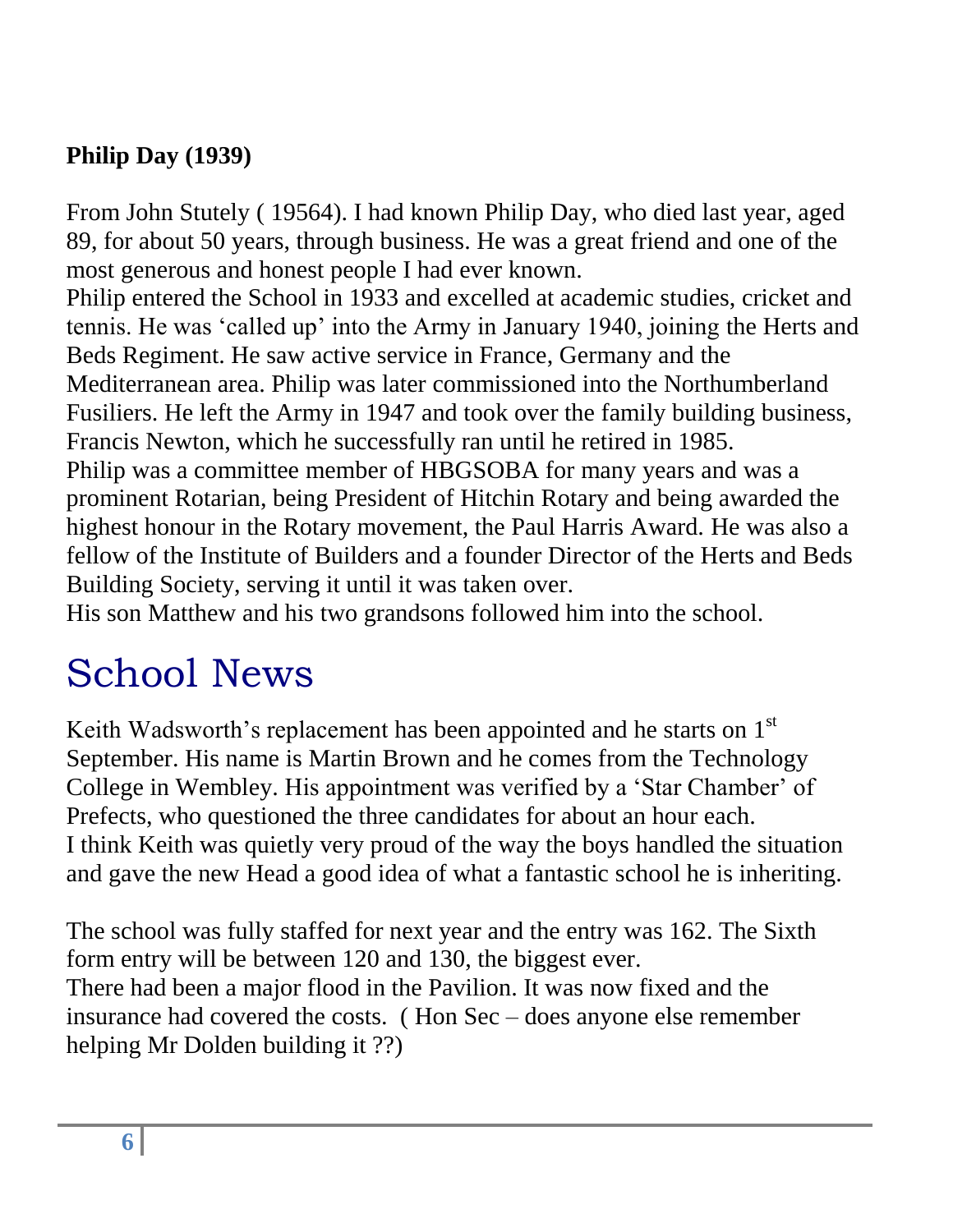KW bade the Committee farewell at the last meeting and thanked everyone for their great support over his tenure. The Committee wished him good luck in his retirement and thanked him for his support of The Association during his time as Headteacher.

## Memorabilia Sales

We had a very good Sales pitch at the annual reunion and Stuart and David managed to sell most of our stock. If you want any of our memorabilia, I am willing to 'do a deal' for what ever part or whole you would like. I only have small quantities of each left.

I have listened to the Concert CD in the car, it really is very good and to think that all that glorious sound comes from Old Boys of the School. What a credit to their talent and the School's music department !

#### **\*\*\*\*\*\*\*\* Special Offer – All three items for £10.00, including p&p !!!**

**All prices include postage and packing.**

**Centenary Badge - £5.00**



**Print of school view – signed and numbered - £5.00**

**CD of centenary concert + programme - £5.00**